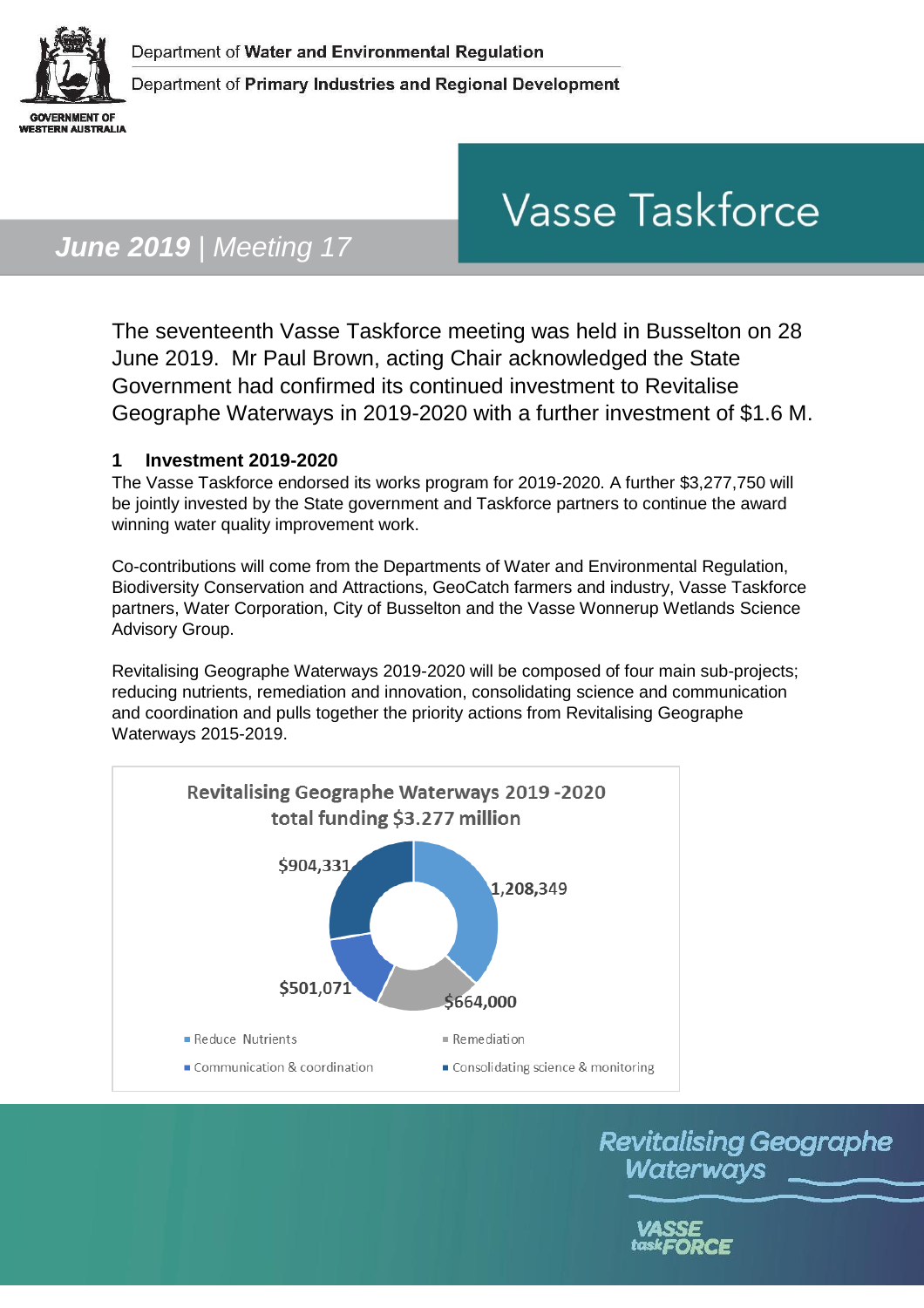#### **1. Reducing nutrients – State Government \$568,499 Co-contribution \$639,850**

This sub-project will progress behavioural change programs through the development and adoption of nutrient management best management practices to reduce nutrient loss off agriculture and urban landscape.

In the Vasse-Wonnerup wetlands sub catchment a new initiative will see the development of a pilot project to better engage with farmers to adopt best management practices. The pilot will include the establishment of a farmer advisory group, the development of at least 10 whole farm nutrient management plans for high risk land uses and implementation of actions within at least 5 plans (nutrient reduction actions may include fencing waterways, riparian management, soil amendment and/or soil testing).

GeoCatch will continue its highly valued work with urban gardeners to reduce nutrient loss of urban areas through the development and roll-out of a community based social marketing project and coordination of gardening workshops.

#### **2. Remediation and innovation – State Government \$170,000 Co-contribution \$494,000**

This sub-project will be delivered by the City of Busselton who will progress the "Living Streams" concept to improve water quality and enhance social and recreational values of the Lower Vasse River and Toby Inlet. It will include sediment investigations in the Toby Inlet, a review of Busselton stormwater infrastructure and opportunities for water quality improvement as well as progressing the concept of converting the Lower Vasse River into a "Living stream" to improve water quality and liveability.

#### **3. Consolidating Science – State Government \$589,130 Co-contribution \$315,201**

The strong partnerships developed through Revitalising Geographe Waterways 2015-2019 will continue.

Sub-project 3 will be delivered by the Departments of Water and Environmental Regulation and Biodiversity Conservation and Attractions and Murdoch University who will consolidate the science and monitoring undertaken in the Revitalising Geographe Waterways 2015- 2019 to assess effectiveness of management actions to improve water quality.

The ecological monitoring program on the Vasse Wonnerup wetlands will be extended for another year. Monitoring of soil amendment trials, established as part of Revitalising Geographe Waterways 2015-2019, will continue in order to understand the benefits of the trials in each location.

#### **4. Communication and coordination – State Government \$272,371 Cocontribution \$228,700**

The Department of Water and Environmental Regulation in partnership with GeoCatch will continue to lead sub-project 4.

The community can feel confident that they will continue to receive timely and informative information on Revitalising Geographe Waterways 2019-2020 through the established website [www.rgw.dwer.wa.gov.au,](http://www.rgw.dwer.wa.gov.au/) GeoCatch social media [www.geocatch.asn.au,](http://www.geocatch.asn.au/) local media and community updates.

A revised Vasse Wonnerup wetlands and Geographe Bay Water quality improvement plan and a long-term sustainability plan (Revitalising Geographe Waterways 2040) will be finalised.